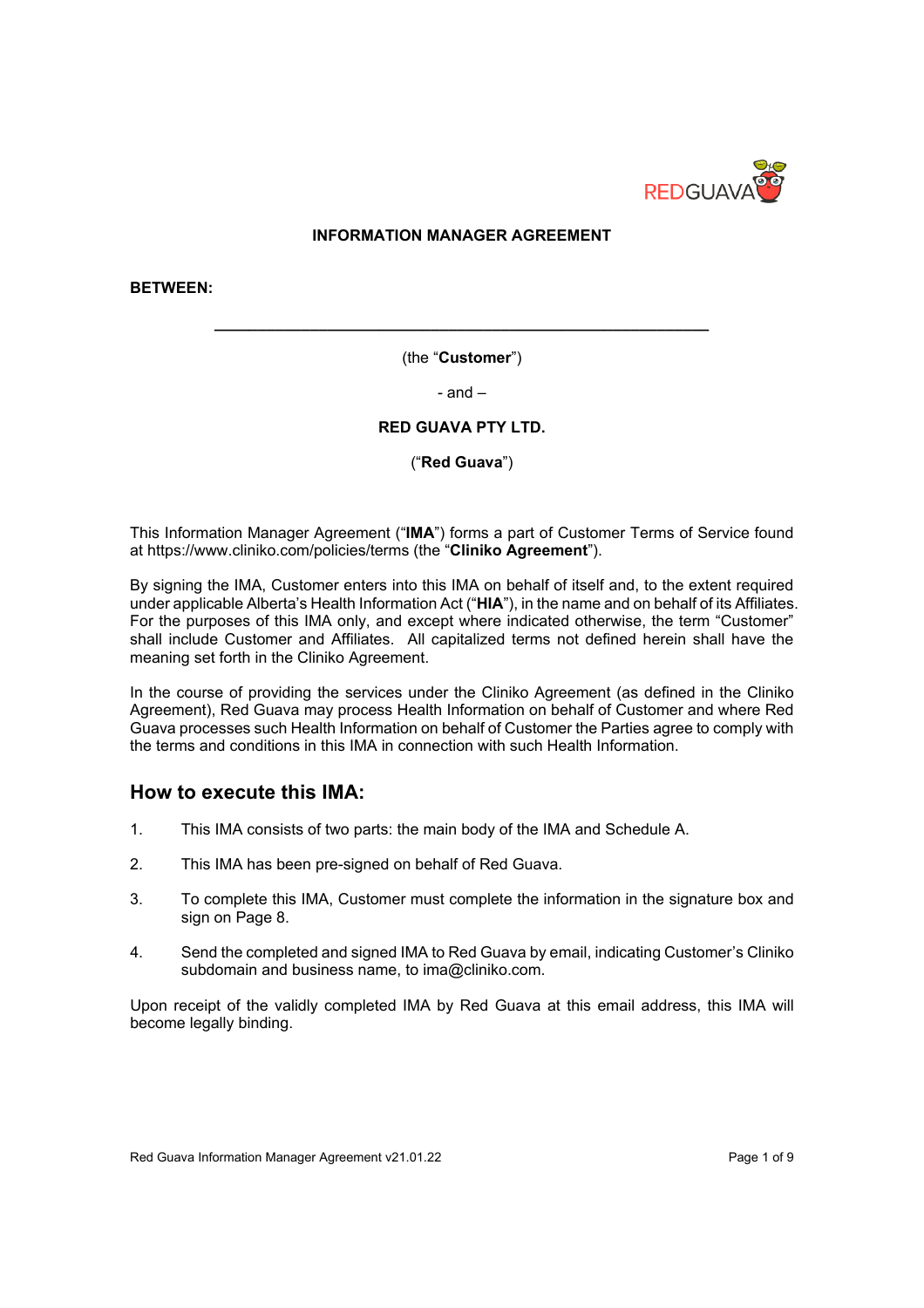

# **How this IMA applies to the Customer and its affiliates**

If the Customer entity signing this IMA is a party to the Cliniko Agreement, this IMA is an addendum to and forms part of the Cliniko Agreement. In such case, the Red Guava entity that is party to the Cliniko Agreement is party to this IMA.

If the Customer entity signing this IMA is not a party to the Cliniko Agreement, this IMA is not valid and is not legally binding. Such entity should request that the Customer entity who is a party to the Cliniko Agreement executes this IMA.

# **1. Definitions**

- 1.1 Except where noted, words and phrases defined in section 1 of the *Health Information Act* (defined below) have the same meaning in this IMA.
- 1.2 In this IMA:
	- 1.2.1 "**Cliniko Agreement**" means the agreement for the provision of the Cliniko software application and related platform, and services related thereto (including but not limited to customer support) between the Customer and Red Guava.
	- 1.2.2 "**Health Information**" means Health Information (as that term is defined in section 1 of the HIA) disclosed by the Customer to Red Guava pursuant to the Cliniko Agreement for purpose of receiving the Information Management Services.
	- 1.2.3 "*Health Information Act*" or "**HIA**" means the *Health Information Act*, R.S.A. 2000, c. H-5, as amended from time to time, and the regulations thereunder.
	- 1.2.4 "*Health Information Regulation*" or "**HIR**" means the *Health Information Regulation*, Alta Reg 70/2001, as amended from time to time.
	- 1.2.5 "**Information Management Services**" means the provision of the Cliniko software application and related platform, and services related thereto, including:
		- (a) Processing, storing, retrieving and disposing of Health Information;
		- (b) Stripping, encoding or otherwise transforming individually identifying Health Information to create non-identifying Health information; and
		- (c) Providing information management or information technology services.
	- 1.2.6 "**Red Guava**" means Red Guava Pty. Ltd., a company incorporated in Melbourne, Australia constituted under the laws of Australia.

# **2. Objectives**

2.1 The objectives of this IMA are to comply with section 66 of the HIA with respect to the provision of services to the Customer by Red Guava as outlined in this IMA.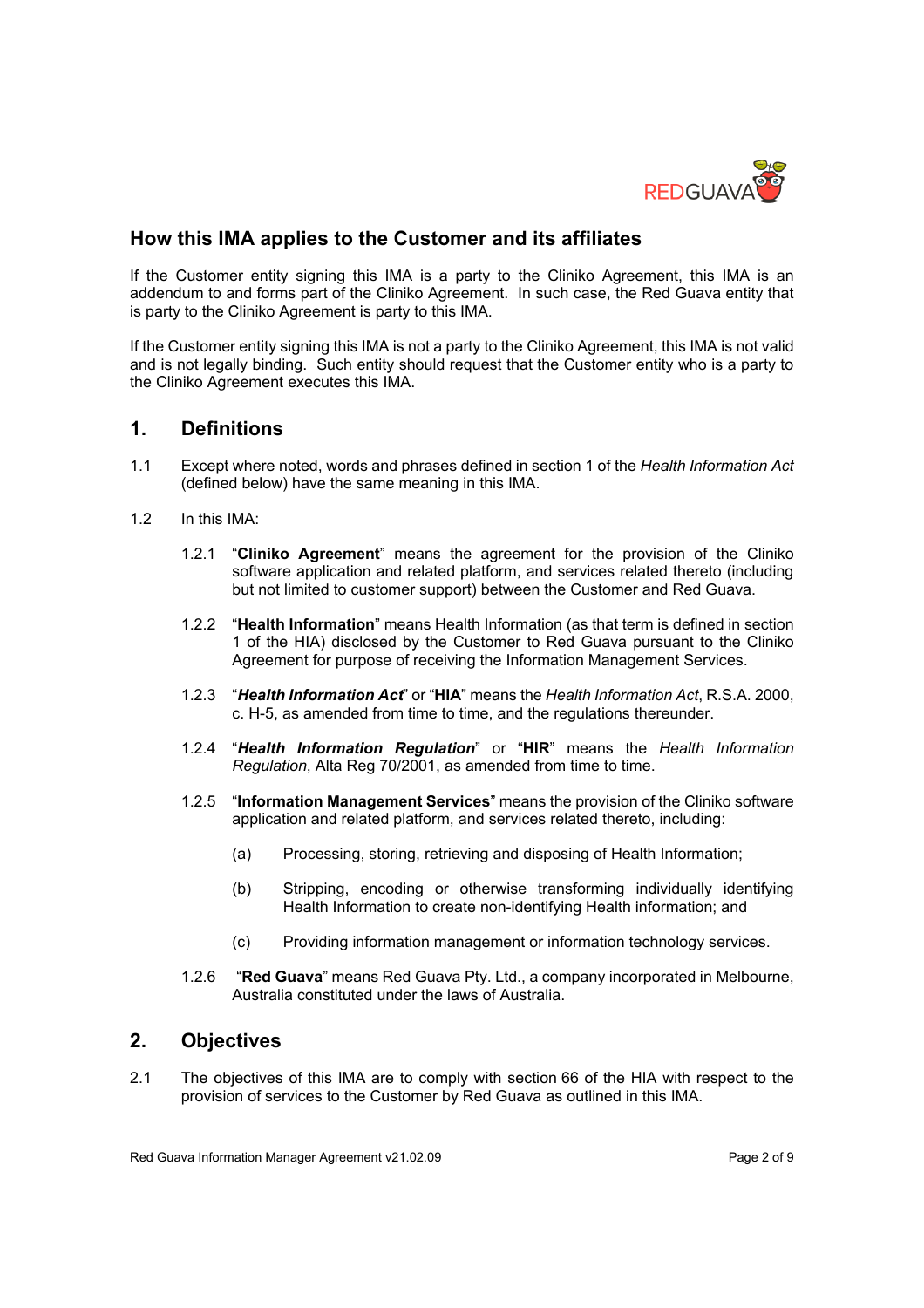

2.2 The Customer hereby appoints Red Guava as its Information Manager (as defined in the HIA) in accordance with the terms and conditions herein.

# **3. Compliance with Applicable Laws**

- 3.1 Red Guava shall at all times comply with the HIA and the HIR and other applicable privacy legislation.
- 3.2 The parties shall comply with the provisions of the HIA in the processing, storage, retrieval or disposal of Health Information, including the stripping, encoding and transformation of individually identifying health information to create non-identifying health information, and the provision of information management or information technology services.
- 3.3 Nothing in this agreement absolves the parties from complying with other statutory, legal or contractual requirements.
- 3.4 In providing the Information Manager Services in accordance with this IMA, Red Guava may need to have access to, or may need to use, disclose, retain or dispose of Health Information.

# **4. Continuing Consent of Customer**

- 4.1 The Customer must inform individuals about the purpose for which Health Information is collected and used in the manner described in section 22(3) of the HIA.
- 4.2 The Customer consents to the release of Health Information to Red Guava in accordance with this IMA, and for the purpose of Red Guava performing the Information Management Services.
- 4.3 Where the Customer designates other custodians or authorized representatives, as outlined at Schedule "A" of this IMA, the other custodians and authorized representatives warrant that they are members of the Customer group and have provided their consent to the release of Health Information to Red Guava on the terms and conditions outlined in this IMA.

# **5. Services to be Provided**

- 5.1 Red Guava shall provide Information Management Services to the Customer in accordance with the terms and conditions of this IMA and the Cliniko Agreement.
- 5.2 The Customer will pay Red Guava a fee for the services in accordance with the Cliniko Agreement between the parties.
- 5.3 Red Guava shall provide Information Management Services with reasonable care, skill and diligence to a professional standard and maintain a high degree of data accuracy in handling Health Information.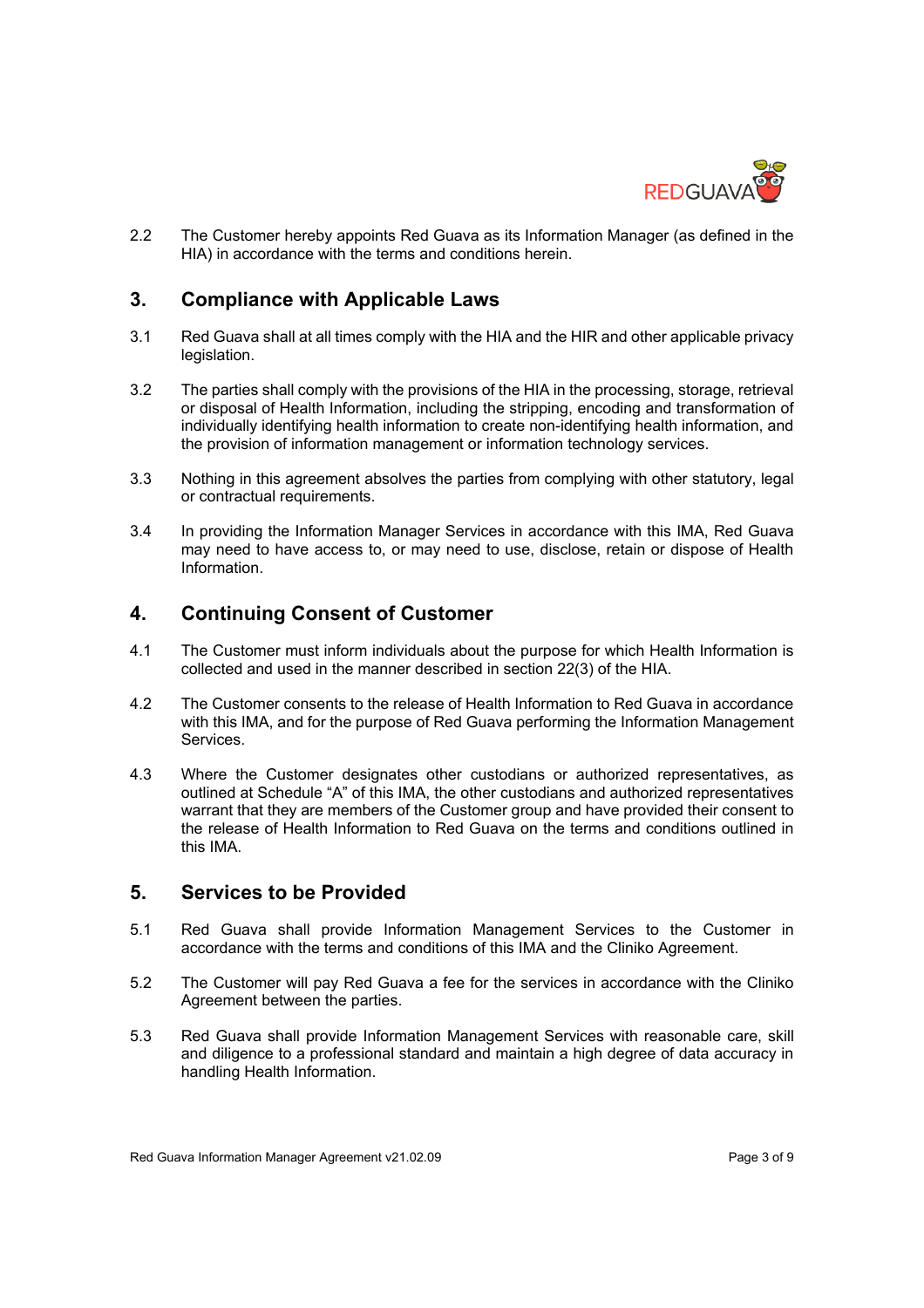

- 5.4 The parties agree that in providing the Information Management Services in accordance with this IMA, Red Guava will need to have access to, or may need to use, disclose, retain or dispose of some or all of the Health Information provided by the Customer.
- 5.5 The parties agree that Red Guava shall not collect Health Information, and only the Customer may collect Health Information per section 20 of the HIA and use the Health Information per the purposes set out in section 27 of the HIA.
- 5.6 Red Guava may use the Health Information only in performance of the Information Management Services, unless otherwise agreed to in writing between the parties and in compliance with the HIA.
- 5.7 Red Guava may disclose the Health Information for any of the following reasons:
	- 5.7.1 To third parties, as authorized by the HIA or as otherwise permitted or required by law;
	- 5.7.2 To third parties, in accordance with the specific directions from the Customer and in compliance with the HIA;
	- 5.7.3 To the Customer or any of its designated custodians or authorized representatives outlined at Schedule "A", in a non-identified or identifiable basis.

### **6. Confidentiality**

- 6.1 Red Guava shall treat all Health Information that it has access to under this IMA as confidential. Only those employees or agents of Red Guava who are engaged in the Information Manager Services shall have access to Health Information. The Customer will provide Health Information to Red Guava on a need to know basis. Red Guava shall take all reasonable steps to prevent disclosure of Health Information.
- 6.2 Red Guava shall only use and disclose Health Information for the purposes provided for in this IMA and the Cliniko Agreement.
- 6.3 Red Guava shall limit its use and disclosure of Health Information to only the minimum necessary Health Information required by Red Guava to furnish services or resolve support issues on behalf of the Customer or otherwise perform the Information Management Services. Red Guava shall not retain, save, print, store, or otherwise maintain Health Information after a problem is resolved.
- 6.4 Should any unauthorized disclosure of Health Information occur, Red Guava shall forthwith provide immediate notification to the Customer, including the particulars of the unauthorised disclosure. Red Guava shall take all reasonable steps to mitigate the disclosure immediately and on an ongoing basis, as required by applicable privacy legislation.
- 6.5 Red Guava may provide Health Information to any other Information Managers used by the Customer with authorization by the Customer.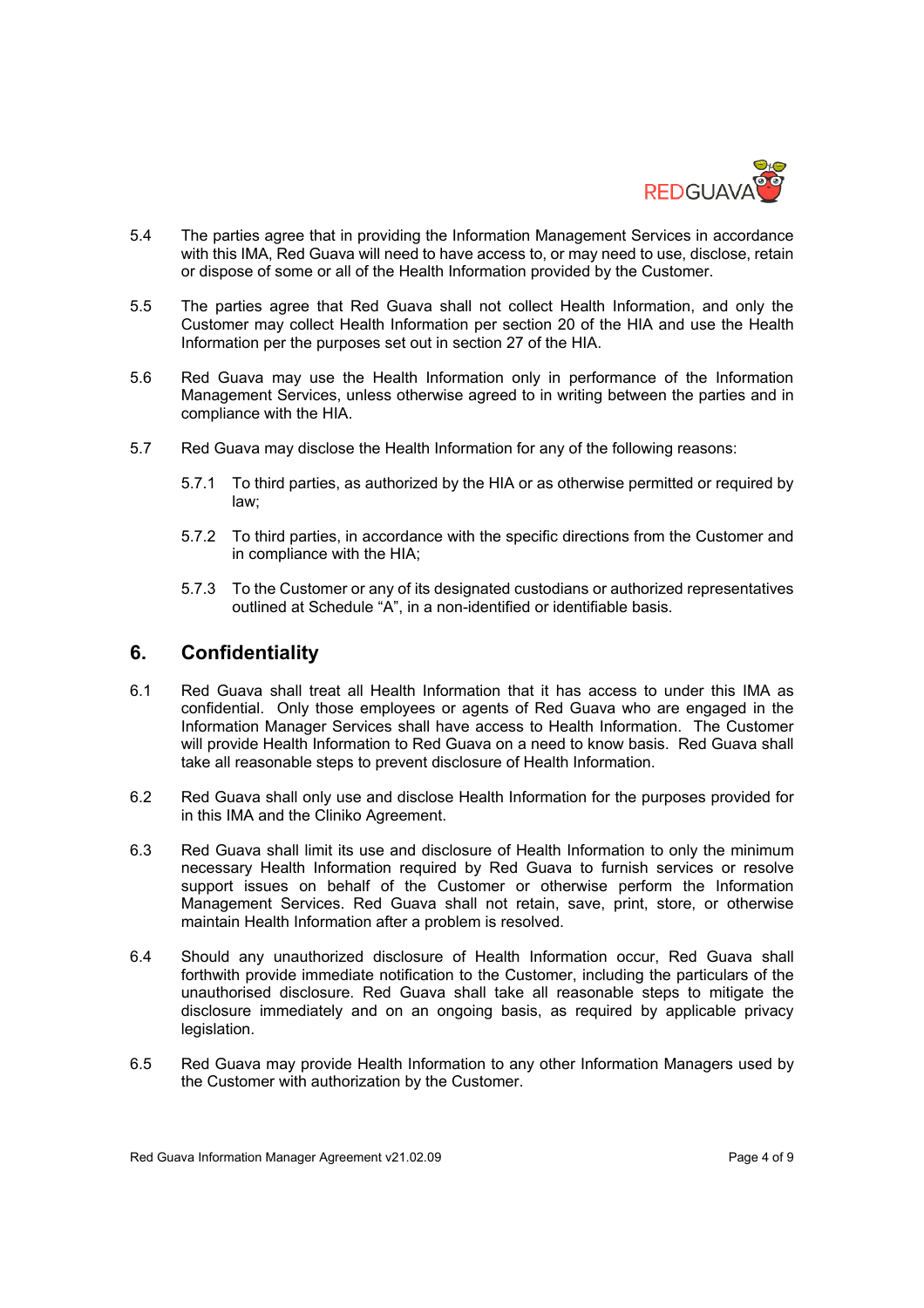

6.6 Any expressed wishes to Red Guava from individuals or by their authorized representatives relating to Health Information will be directed to the Customer. Red Guava will not take any other action without authorization by the Customer, unless required by applicable privacy legislation.

### **7. Requests for Health Information**

- 7.1 Any requests to Red Guava from individuals or by their authorized representatives for access to, or correction of, Health Information ("**Request**") will be directed to the Customer.
- 7.2 Red Guava shall inform the Customer of a Request as soon as is reasonably practicable.
- 7.3 All costs associated with a Request will be borne by the Customer.

# **8. Protection and Security of the Health Information**

- 8.1 Red Guava, its employees, subcontractors, and agents have a duty to protect Health Information that must be equal to or greater than the Custodian's obligations in section 60 of the HIA.
- 8.2 Red Guava, its employees, subcontractors, and agents must protect the Health Information against such risks as unauthorized access, use, disclosure, destruction or alteration in compliance with applicable privacy legislation.
- 8.3 The Customer will only provide Health Information to Red Guava on a need to know basis.
- 8.4 Red Guava must limit access to the Health Information only to those employees, subcontractors or agents of Red Guava who have a need to know.
- 8.5 Red Guava, its employees, subcontractors, and agents must not modify or alter the Health Information unless that is required as part of the services and only on the written instructions of the Customer providing the Health Information.
- 8.6 Red Guava will ensure that its employees, subcontractors, and agents who may be in contact with the Health Information are informed of the need to fulfill the privacy obligations of the HIA.

# **9. Retention and Disposition of the Health Information**

9.1 Health Information will be stored on servers located outside of the province of Alberta as part of the provision of the Information Management Services. The terms and conditions of this IMA apply to any information stored outside the province of Alberta and comply with all requirements set out in the HIA and HIR, including without limitation section 8(4) of the HIR.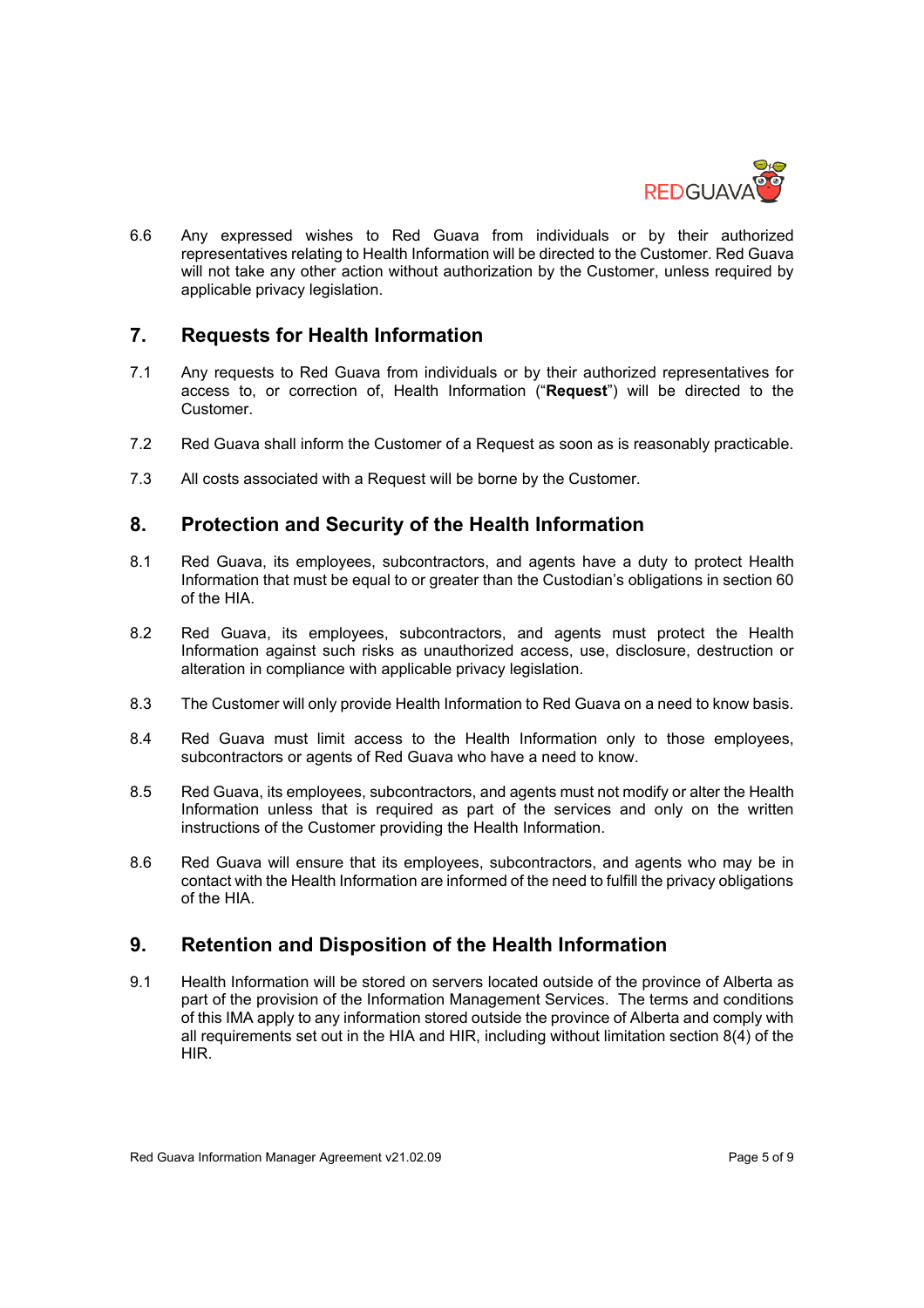

- 9.2 Red Guava will ensure that all Health Information extractions or copies that are no longer required are destroyed.
- **10.** Upon termination of this IMA, Red Guava will return the Health Information to the Customer, together with all modifications, additions and enhancements, and all remaining copies will be destroyed.

#### **11. Term and Termination**

- 11.1 This IMA is effective from the Effective Date and will continue in effect until terminated:
	- 11.1.1 by either party upon providing thirty (30) days' advance written notice to the other party; or
	- 11.1.2 automatically upon the effective date of termination of the Cliniko Agreement.

# **12. Liability and Indemnification**

- 12.1 Red Guava agrees to be fully and solely responsible for the actions of its employees, subcontractors and agents respecting their use or disclosure of the Health Information during the term of this IMA or after the expiration or earlier termination of the IMA.
- 12.2 Red Guava agrees to hold the Customers harmless from any third party claims, demands or actions for which the Red Guava is legally responsible, including those arising out of negligence, willful harm or crimes by Red Guava or its employees, subcontractors or agents.
- 12.3 Red Guava agrees to indemnify the Customer for any and all costs or expenses paid or incurred by the Customer as a result of any breach of any term of condition of this IMA or contravention of the HIA or HIR or arising out of any disclosure by Red Guava of the Health Information in any manner contrary to this IMA. Such indemnification shall survive the termination of this IMA.
- 12.4 The Customer agrees to be fully and solely responsible for the actions of its employees, subcontractors and agents respecting their use or disclosure of the Health Information during the term of this IMA or after the expiration or earlier termination of the IMA.
- 12.5 The Customer agrees to hold Red Guava harmless from any third party claims, demands or actions for which the Customer is legally responsible, including those arising out of negligence, willful harm or crimes by the Customer or its employees, subcontractors or agents.
- 12.6 The Customer agrees to indemnify Red Guava for any and all costs or expenses paid or incurred by Red Guava as a result of any breach of any term of condition of this IMA or contravention of the HIA or HIR or arising out of any disclosure by the Customer of the Health Information in any manner contrary to this IMA. Such indemnification shall survive the termination of this IMA.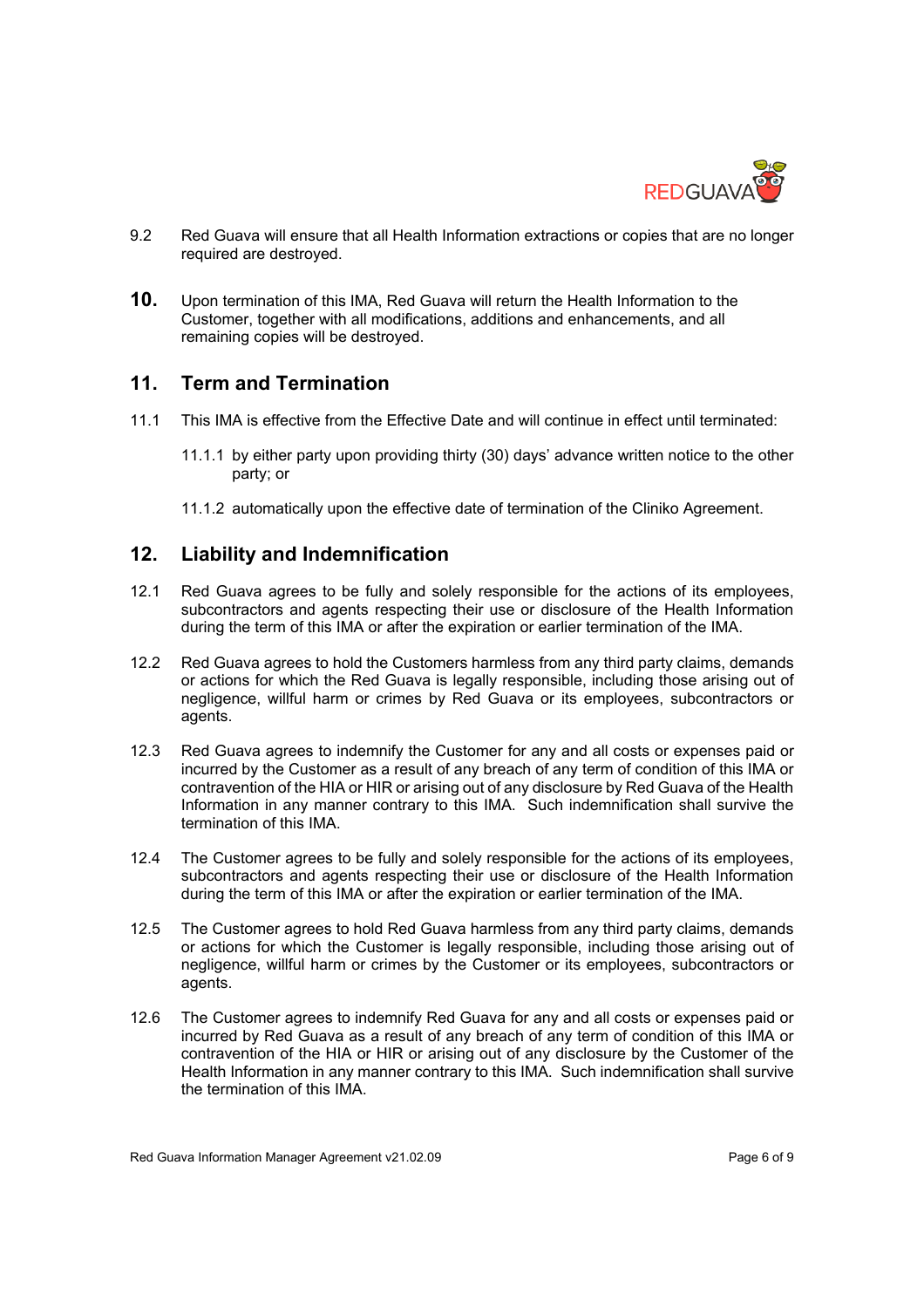

### **13. General Provisions**

- 13.1 The provisions of this IMA are binding upon the parties with respect to its subject matter, and may be modified or amended in writing with the mutual agreement of the parties.
- 13.2 All notices or other communication provided under this IMA shall be in writing and shall be deemed to be sufficiently given if delivered to the last known address of the receiving party by email or by any other agreed form of electronic communication.
- 13.3 This Agreement will be governed by and construed in accordance with the laws of the Province of Alberta.
- 13.4 Should any privacy commission, court or other decision maker of competent jurisdiction determine that all or any part of this Agreement is invalid or unenforceable, the remaining terms and provisions will not thereby be affected and will be given full force and effect without regard to the invalid provisions.
- 13.5 This Agreement may be executed and delivered by the parties in one or more counterparts, each of which will be an original and those counterparts will together constitute one and the same instrument. Delivery of this Agreement by facsimile, e mail or other functionally equivalent electronic means of transmission constitutes valid and effective delivery.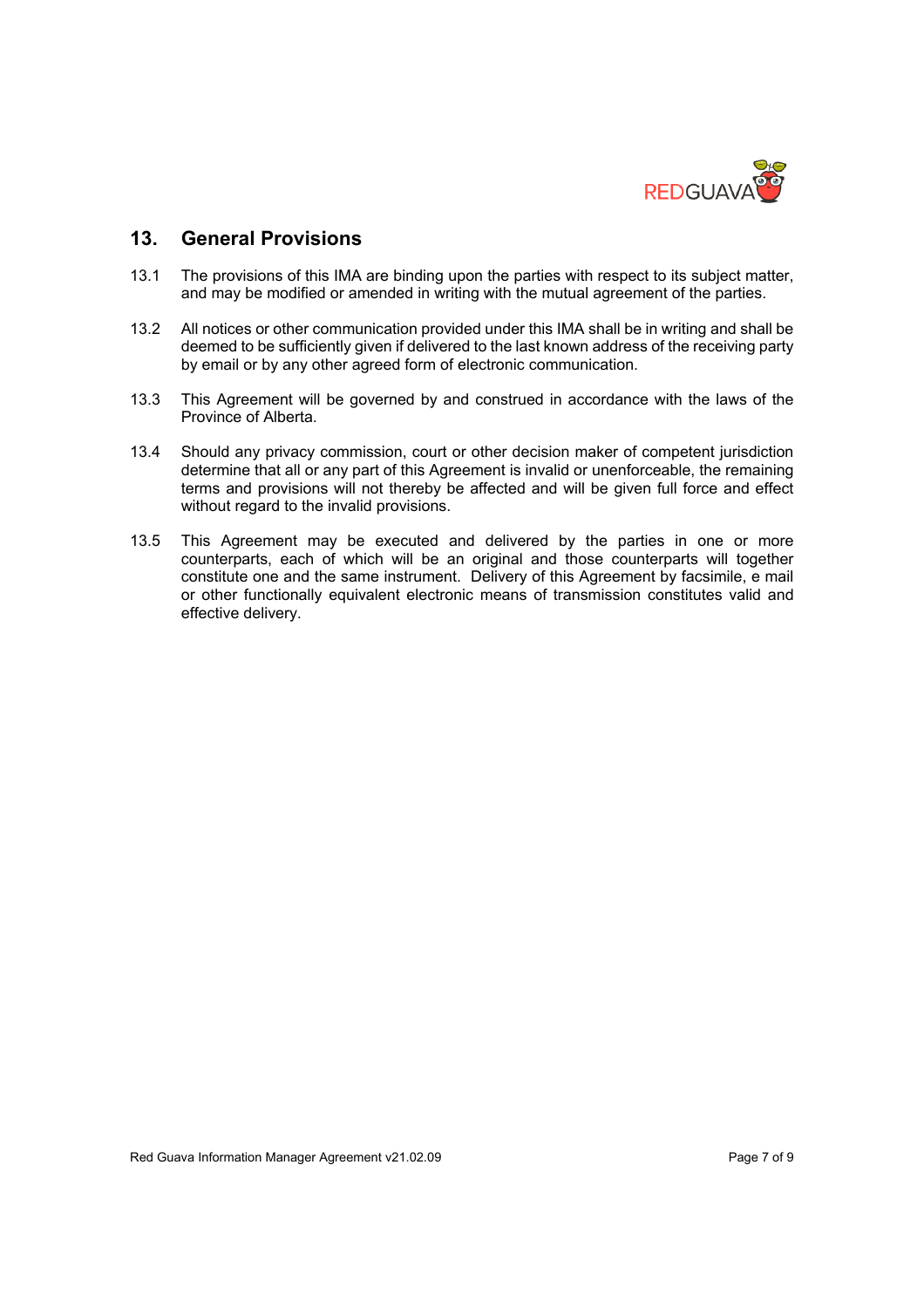

The parties' authorized signatories have duly executed this IMA as of **\_\_\_\_\_\_\_\_\_\_\_\_\_\_\_\_\_\_\_\_\_\_.**

("**Effective Date**")

#### **On behalf of Customer:**

| Name (written out in full): <u>www.governorm</u> |  |
|--------------------------------------------------|--|
| Position:                                        |  |
| Address:                                         |  |
| Signature:                                       |  |

#### **On behalf of Red Guava:**

| Name:      | Joel Friedlaender                                                  |
|------------|--------------------------------------------------------------------|
| Position:  | Director                                                           |
| Signature: | Joel Friedlaender<br>Joel Friedlaender (Feb 16, 2021 11:48 GMT+11) |